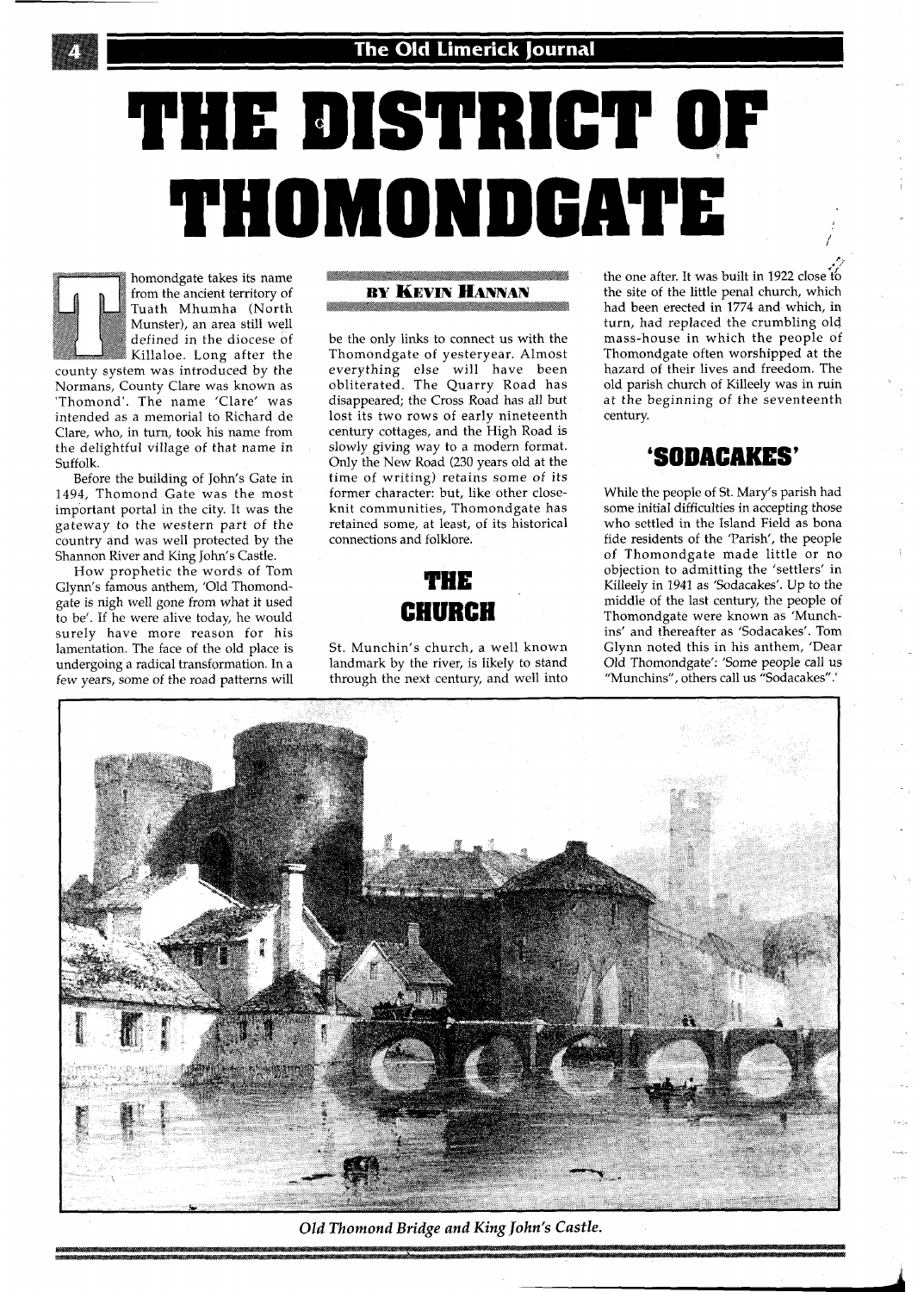Of all the stories of the origin of this strange name, I find the following the most plausible. In the old days, the housewives of Thomondgate were very proud of their baking talents and were wont to exhibit their best efforts in their open front windows during summer time, ostensibly to cool the cakes but, at the same time, showing off their skills and their prosperity, especially if there were a number of cakes on display.

#### THE **WEAVERS**

There was no mistaking the meaning of the names the weavers of Thomondgate carried for over sixty years after about <sup>1770</sup>- 'Warpers' and 'Winders'. This was the time when home-weaving was the main occupation of the families of the district - an arduous avocation that brought with it modest prosperity. Besides the weavers, an army of workers was engaged in preparing the raw flax for spinning; this entailed harvesting, washing, scutching and bleaching. The latter treatment was usually carried out on fairly level areas adjoining streams or small rivers and were known as 'bleaches', or bleaching greens. The bleaching area mainly associated with Thomondgate was situated in the townland of Cappantymore, in the parish of Meelick, and is still known as the 'Bleach'. This romantic spot was frequented by the people of Thomondgate for two hundred years as a recreational and picnic area. Flax was also bleached along the banks of the Avondoun River (Captain Kane's Creek), near the Longpavement.

The trade was finally wiped out in 1835 as a result of competition from England. The end was sudden, although not altogether unexpected. At that time, the Limerick Corporation voted fifty pounds towards the travelling expenses of those who wished to go to England to continue working at the trade. A large number of Thomondgate weavers availed of this opportunity, as did many from Garryowen, where the effects of the tragedy were felt with equal severity.

This loss of the weaving trade was really history repeating itself. Shortly after the Williamite occupation of 1691 Dutch weavers introduced the art of weaving to Limerick, especially to Garryowen and Thomondgate. This trade involved the weaving of woollen thread into serges and friezes, and was carried on mainly by Protestant families, as, under the new Penal Laws, Catholics were not allowed much more than was necessary to keep them alive. At that time, as the historian Maurice Lenihan tells us, the weavers and combers were the strongest trade guild in Limerick.

The weaving trade flourished to such ap extent in Ireland that parliament, pressurised by the English weavers, introduced an act increasing the duty on



*'Dear, old Thomondgate', from a drawing by P.* **0** *Ceallachain.* 

woollen goods exported from Ireland. This was the swan-song of the Irish trade. The manufacturers, predominantly Protestant and facing poverty, 'threatened to transfer their allegiance if they did not obtain protection'. At this, some measure of relief was given, but the trade in Thomondgate died out after a short time. In the whole country - at that time with a population of less than one million - Sir Robert Southwell stated that 30,000 weavers were in a state of absolute want, if not of starvation.

#### THE **FISHERMEN 4**

The only other home industry which flourished in Thomondgate was fishing. In the 1850s, six boats fished out of Barrack Lane, as many more out of the Brewery, and twenty-five out of the Strand. In those days, Barrack Lane was a mini-Claddagh, with every cottage tenanted by a fisherman and his family. The lane was a fairly long boreen before the New Road cut through it in 1757. Tom Glynn marked the imaginary liquidation of its feline population in his rousing 'My Dog Brann', a clever piece of doggerel which sets out the story of an errant canine who  $\dot{\ }$ ... devoured all the errant canine who '... devoured all the the Gaelic stock who were squeezed out cats in auld Barrack Lane'.  $\qquad \qquad$  of the old city after the Norman

fishing grounds in the Shannon Estuary, and Paddy King is the last solitary representative of the Strand fishermen.



Some years ago, I came across a document which described the action of the people of Thomondgate in assisting a number of fatherless Protestant families who had been burned out of their homes in the Meelick area. (The menfolk had probably been murdered). At least one of these families had been turned away from Limerick Castle in Mary Street by Mayor Dominic Fanning, where the desperate plight of the mother and children had driven them in the hope of exciting the sympathy of a fellow-Christian. This was in 1646, when the Confederates held the city. It was a virtuous act by the people of Thomondgate, at a time when helping Protestants was regarded as treachery. It will be recalled that Fanning was hanged by the Cromwellians five years later. Our school histories told us that he was a 'good and saintly man'.

There may be still families in<br>Thomondgate who are descended from s in auld Barrack Lane'.  $\qquad \qquad$  of the old city after the Norman The Wallace family were the last to  $\qquad \qquad$  occupation and who settled on the Clare occupation and who settled on the Clare take a boat from Barrack Lane to the side of the Shannon. Most of the other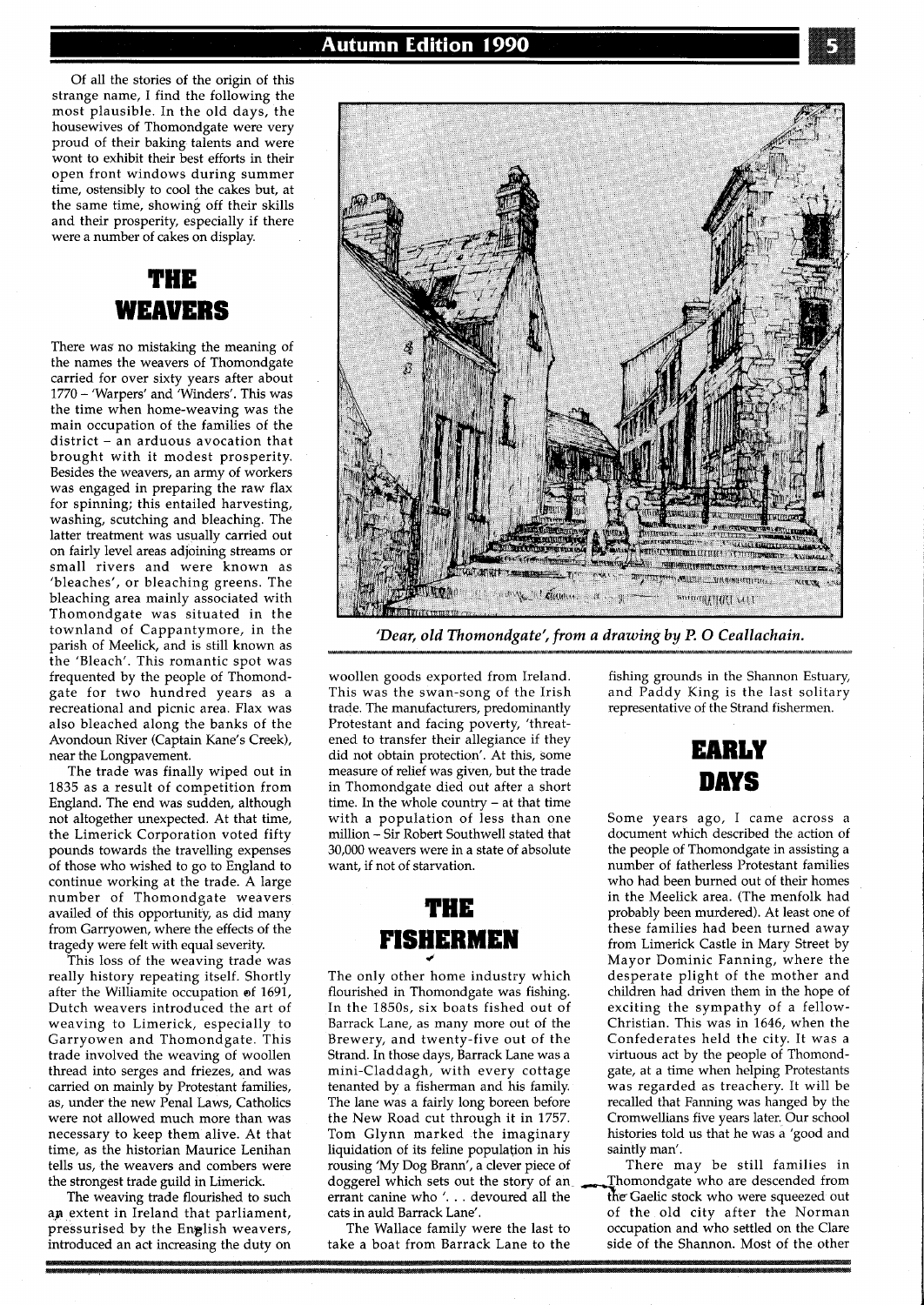displaced citizens settled in the southern suburb, which was afterwards known as the Irishtown.

Before the city was besieged by General Ireton, those living in the suburbs were brought inside the walls for their protection. The homes of the inhabitants of Garryowen'and Singland were demolished to deny shelter to the besiegers - a kind of scorched earth policy that caused great hardship; but the protection of the river saved the homes of Thomondgate, and kept them standing for almost 40 years. Then William of Orange besieged the city. Once again, Garryowen and the scattered cottages of Park and Singland were razed to the ground, and, on this occasion, Thomondgate suffered the same fate. We are fortunate in having a first-hand account of the destruction of Garryowen and Thomondgate from one of the Williamite scribes, John Stephens:

*Though the buildings of the suburbs were not for the most part equal to those within the walls, yet all these at our first coming, except that small part about St. Francis Abbey in the Island, were laid level with the ground for the better defence of the place, and all the gardens and orchards utterly destroyed.* 

Thomondgate was restored again after the Treaty and, in due course, was to have a constant remainder of that fateful event set up on a pedestal beside Thomond Bridge.

Originally, Thomondgate had one great street - the High Road - and two smaller roads running from that to the river. The nearest thoroughfare to the bridge was named the Cross Road, after the New Road was laid out in 1757. The other was known as the Quarry Road, after the limestone quarry at the New Road end. The quarry at Altamira opened afterwards. This yielded a special type of stone, which was much in demand for burnishing and sharpening metal. Up to 1847, all the stone quarried there was exported to England.

### JOHN **BUCHANAN**

Of the few eighteenth century houses in Thomondgate, perhaps the most notable is the 5 bay, **3** storey, gable-ended house built of rough cut stone close to Thomond Bridge. This fine old building is reputed to have been the home of John Buchanan, the first to organise a regular coach service between Limerick and Dublin. This was the first service of its kind anywhere in Ireland, and was set up as a commercial enterprise that survived all the difficulties that such a revolutionary undertaking entailed, not the least 'of which was the danger of encountering highwaymen on the long, dark road.

Buchanan's headquarters were at the

Head Inn, Cornwallis (now Gerald Griffin) Street, where many of the famous theatrical celebrities performing at the nearby Heapey's Theatre stayed. This building was afterwards the home of the poet John Francis O'Donnell; the reconstructed house is now the home of the Griffin funeral undertaking family.

The journey to Dublin took four days, and those who may be inclined to complain about faulty independent suspensions or sticky shock-absorbers should give a thought to the poor tortured eighteenth century coachpassengers. The coach, known as the Fly, was heavy and cumbersome, and it was some time before improvements were made. A new and much lighter coach the Balloon - was later introduced, and a much less cumbersome and complicated system of harness lent further refinement to the venture. Perhaps one of the best improvements in the service resulted from the construction of the road between Lock Quay and Pennywell Lane (Clare Street), and afterwards in the continuation of this road to Singland Cross. These improvements cut out the great roundabout route to Nenagh, through Broad Street, John Street, Mary Street, Nicholas Street, Old Thomondgate, New Road, Monabraher, Parteen, Killaloe and on to Nenagh.

These changes cut the journey to two days, and finally a one day trip was achieved; but the passengers had to be on the road with the lark and were not in ideal shape as they staggered onto a Dublin street around midnight, cramped and bleary-eyed.



Perhaps the most important event in the history of Thomondgate was the establishment of the distillery towards the end of the eighteenth century. The buildings covered six acres, and the enterprise gave employment to 75 workers for more than a century, and produced 300,000 gallons of the best 'Pot-Still Real Irish Whiskey' annually. Inspectors visitjng the distillery in 1887 described it as **l...** probably the finest undertaking of its kind in the four kingdoms'. They remarked upon the excellence of the malting and barley lofts, the malting floors, kilns (4), mash house and mill, with its six pairs of stones, and the 30 horse-power steamengine which provided the power. They also described the cooperage and the shops of the carpenters, engineers, coppersmiths and brass-fitters.

In the 1860s, the complex came into the part-ownership of Archibald Walker, a Scottish entrepreneur who also owned the Adelphi Distillery in Glasgow andthe Vauxhall Distillery in Liverpool. The Limerick manager was H.M. Lefroy. We find a notice in the local papers, a few years afterwards, announcing that the



*Dr. Sylvester O'Halloran.* 

distillery was being managed by Walker's partner, W.B. Langwill, and that Lefroy was no longer in the company's employment - a nice way of announcing that he had been fired. Walker died at his home in Crown Terrace, Downhill, Glasgow, in 1880.

Production at the distillery was maintained unintermpted until into the twentieth century, except for a short period after the big fire which damaged the premises in 1880. In 1904, the budget duties on whiskey were increased. With ever-increasing difficulty, the business was carried on until the years of the First World War, when the excessive duties nullified any hope of a revival of the



*An early picture of Michael Hogan, the Bard of Thomond.*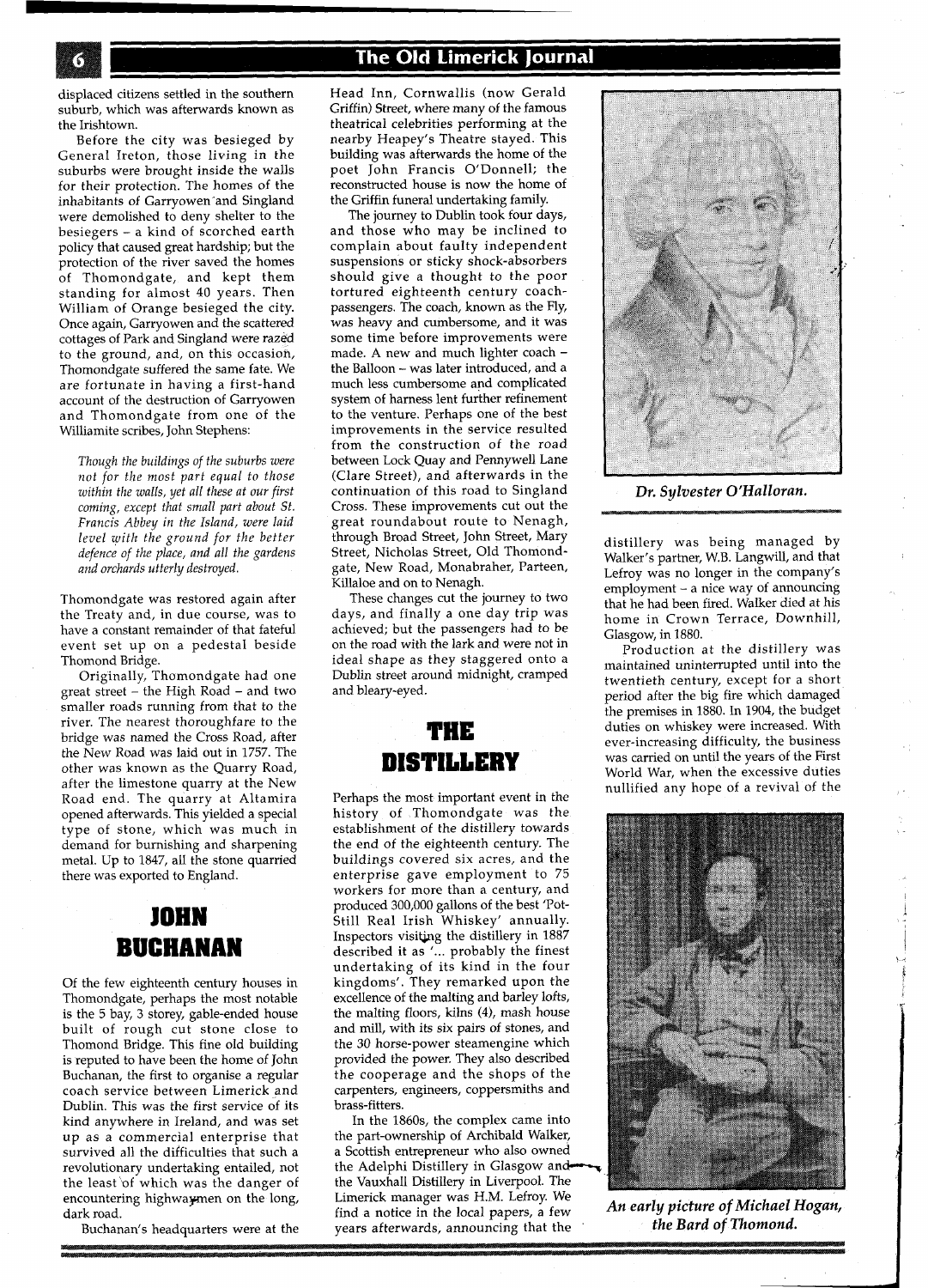trade. The distillery went out of production shortly afterwards and finally closed in the early 1920s. In 1929, the buildings reverted to the ground landlord, the Earl of Limerick. Thus, Thomondgate lost an industry which had given good employment to its people for more than a century. The excessive duties that brought about its demise would not have really mattered if the Limerick whiskey had found a market at home; but the 'patriotic' Irish allowed it to go the same road that Halpin's Tea was later to go.

It is not generally known that the well-known saying 'Happy as Larry' may have had its origin in Thomondgate. Larry, who lived in the High Road, was a cooper employed at the distillery. He was such a happy and jovial character, always smiling and saluting everyone he met on his way to and from work, that his name became a byword. His surname is unknown.

#### **DR. SYWESTER**  O'HALLORAN

One of the most illustrious sons of the parish of Killeely was Sylvester O'Halloran. The great man was born on the New Year's Eve of 1728, and became an outstanding opthalmologist and surgeon. He was a noted antiquarian and historian, being the author of a monumental *History of Ireland.* He is credited with creating the germ of the idea of a College of Surgeons, and, when that great institution was founded, Sylvester was elected one of its first members.

With a colleague, Giles Vandeleur, he founded Limerick's first hospital in St. Francis Abbey, where he made revolutionary advances in the study of head injuries. In this work, he was greatly assisted by the numerous faction fighters, who guaranteed him a constant supply of broken craniums!

Sylvester O'Halloran died at his residence in Merchant's Quay on 11 August, 1807, and the following death notice appeared in *The Dublin Journal,* on Saturday, *15* August, of that year.

*Died* - *On Tuesday night at Merchant's Quay, Limerick, in the 80th. year of his age, Sylvester O'Halloran, Esq. M.R.I.A. and Member of the Royal College of Surgeons in Ireland. A gentleman of great eminence, not only as an author in his professional line, but in politics and history. Dr. O'Halloran's fame has spread itself all over the Continent in consequence of his surgical works, and his name has been mentioned by the professions with the greatest respect. At home he was a most cheerful and pleasing companion and will be long held in remembrance by those who have enjoyed his society and intimacy.* 

He was buried in the family vault in

**k** 

#### **Autumn Edition 1990**

Killeely churchyard. Also interred here are his wife (Mary O'Casey), who died in 1782, his eldest son, Michael, who died as a result of a fall from a horse, his only daughter, Catherine, who died at an early age, and his baby son, Thomas. The tomb was refurbished more than a decade ago by St. Senan's Historical Society, and the following epitaph inscribed thereon:

|      | Sylvester O'Halloran |
|------|----------------------|
| 1728 | 1807                 |

*Patriot Historian Surgeon Antiquary* 

*His country's honour and good name ever found in him a ready and unflinching champion.* 

> **FR. JOHN**  KENYON

Another noted patriot was John Kenyon, who was born at No. 5, Old Thomondgate in 1812. His father, Patrick Kenyon, was a stonecutter, and supervised the ornamental stonework during the construction of Sarsfield Bridge.

John was ordained in 1836 for the diocese of Killaloe - it is not known why he was not ordained for his own diocese, but the late Monsignor Michael Moloney suggested that it may have been over some family affiliations. His undying fame rests on his courage and sincerity as one of the leaders of the Young Irelanders. With John Mitchell and John Martin, he made up the historic alliance of 'the Three Johns'. His denunciation of the law that condemned a million of his fellow-countrymen to death by disease and starvation, and his avowed leadership of the Young Irelanders in armed rebellion, caused his suspension by his bishop, Dr. Kennedy. This was to be the turning point in his career, a choice of leading the Young Irelanders into battle or following his clerical vocation. He choose the latter, and no one will ever know how difficult this decision was for him - the proud priest who was never known to flinch in the face of danger. He was to intimate that if a rebellion took place, he would be found in the ranks with his old friends.

Fr. Kenyon died in 1858 while making a retreat in the Christian Brothers house in Ennistymon. He left his father's houses in Thomondgate to the Christian Brothers, who received the rents of this property until 1937, when it was demolished to make way for the O'Dwyer Villas housing estate. His only memorials are a simple slab over his grave in the church in Templederry, an avenue called after him in Killeely and a street in Nenagh; but the old warrior, backbiting her husband and his Charles Kickham, did not forget 'Father relatives'. Unfortunately, we never got John', in his writings. Recently, the the mother's side of the story. We only Limerick Civic Trust erected a plaque to have her son's continual condemnation Limerick Civic Trust erected a plaque to have her son's continual condemnation his memory in old Thomondgate. of her, and even his wife, did not escape his memory in old Thomondgate.

Despite many protests, his house in Templederry was demolished in 1988 to make way for a new 'development'.

## **MICHAEL** HOGAN

One could hardly write an article on Thomondgate without referring /to Michael Hogan, the self-styled Bard Thomond. He was a popular hero who had many admirers, but few benefactors. His witty epigrams were on everyone's lips and were recited in pubs all over the city. To the people of Thomondgate, Hogan was the greatest litterateur ever to come out of the city. More polished performers, like Gerald Griffin and John Francis O'Donnell, were unknown to most of them, but Hogan, the rumbustuous versifier, who came from the teeming working classes, was their hero. This was their poet who had emerged from the floury turmoil of the Lock Mills to watch-and-chain respectability in a few years. Even if he sometimes pretended not to know some of his former workmates, he might be excused: perhaps he thought it would not go down too well for a poet, whose patrons included Lord Adare and the Marchioness of Queensberry, to be seen to be making 'too much free' with the *hoi polloi.* 

Though there is some doubt about the date and place of the Bard's birth, it is generally accepted that he was born at the New Road in Thomondgate on 1 November, 1832. This is the time and place given by the Bard himself, but other authorities have expressed their doubts about this date. In the course of a lecture at the Limerick Technical Institute in 1935, the well known authority on Hogan, A.J. Eakins, stated that the Bard was born in Thomondgate on 31 March, 1828.

The late A.J. O'Halloran failed to find a record of his baptism in any of the city churches for either of these dates and, thinking that the poet's parents may have been residing in one of the Co. Clare parishes adjoining Thomondgate, he unsuccessfully searched the registers at Cratloe and Parteen. However, it was not uncommon to have such omissions in parish registers at that time, as babies were often baptised at home, and the keeping of proper registers was sometimes slipshod.

The poet's father, Arthur Hogan, was a struggling wheelwright and general carpenter, and his mother, according to the Bard himself, was '... descended from the Cromwellian settlers of Co. Clare, and was like them, ill-tempered, tyrannical, hardhearted, spiteful, covetous. treacherous and fond of relatives'. Unfortunately, we never got<br>the mother's side of the story. We only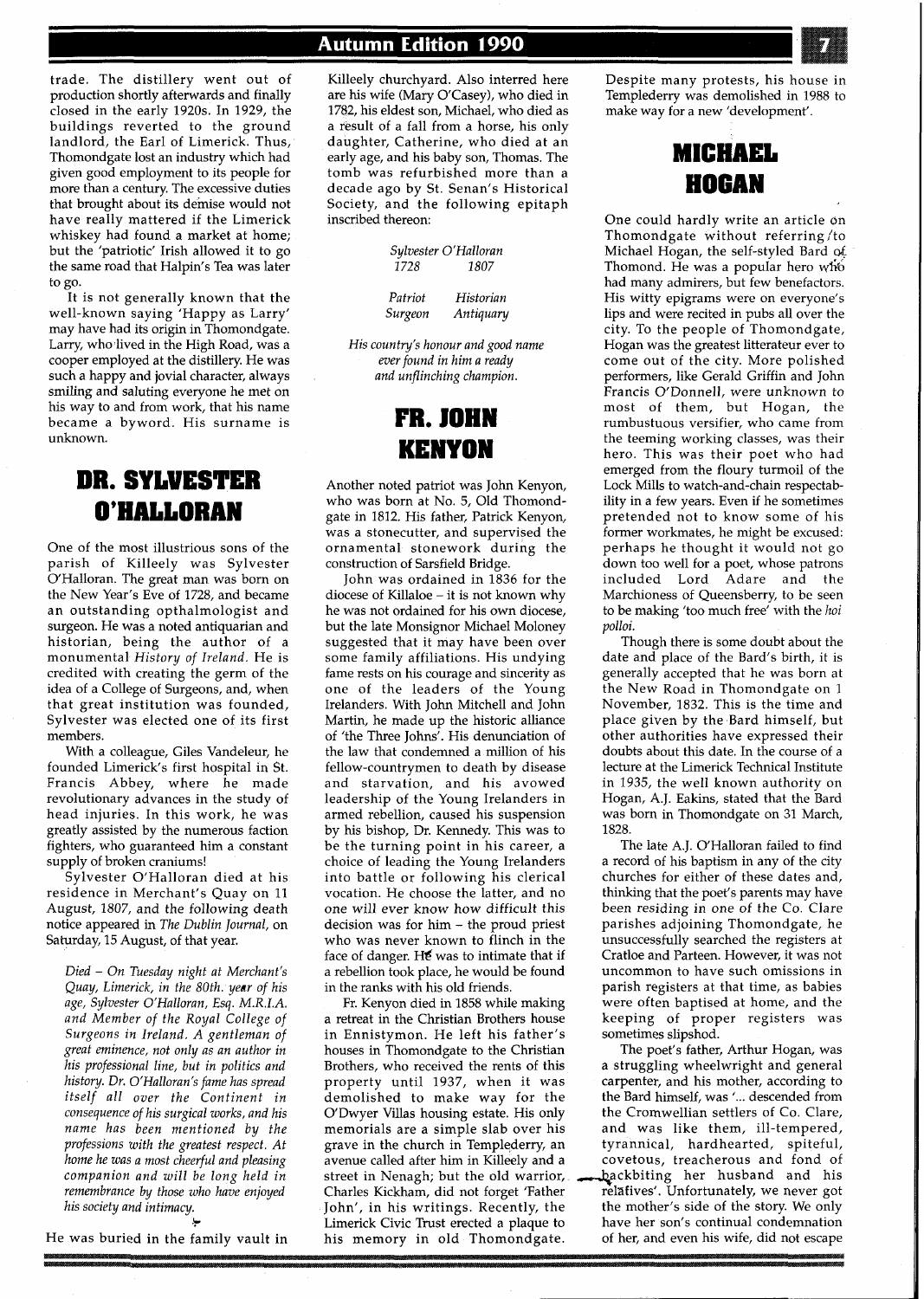a long-lasting and uncalled for public lambasting.

Even if he did not disclose, in his autobiography, his hatred of almost everyone he ever met, his work reveals, here and there, his inherent bitterness and animosity towards those who had more of the world's goods than himself.

He was a born poet, but his work was trammelled both by a cantankerous temperament and a stunted elementary education: but judging by the strength and range of his vocabulary, his education began  $-$  and continued  $-$  long after he left school. Considering the monumental results he achieved with such poor preparation for a literacy life, it is a pity that his potentialities were never fully realised.

The story of his life - too long to be set out here - is a sad succession of frustrations, disillusionments and disappointments. He found poetry a simple commodity to produce, but very difficult to sell, and many of the citizens who gloried in his clever lampoons and epigrams were too poor to buy anything.

The happiest years of his life were spent in the garden of Thomond Cottage (now Whelan's public house). He was in occupation there for nine years, from 1870 until he was turfed out on foot of pressure from his creditors - all due, according to the Bard, to the fiddling of his 'trusted' barman, 'Whopper' O'Brien.

His trip to America in 1886 was intended to arrest his flagging fortunes and establish his financial independence for good. Again, he was doomed to disappointment: he learned that nothing short of live leprechauns was marketable in New York. He also found the Yanks far more insensible to the charms of his over-embellished war poems than the 'rascally Irish'.

Writing from New York, he described the Irish as

... *the meanest pack of dogs in America. They deceive and betray each other more than they do at home. Every nationality here, Dutch, Jews, Germans, Danes and Italians, stand loyally to each other but the rascally Insh. They are the only black spot on the human page, and such of them that have anything of the world's goods above another to boast of, their staggering insolence is something abominable.* 

Ironically, it was a 'rascally Irish' family that maintained him in indolence and ease for most of his three years in New York, and it was some compassionate Limerick citizen who provided for his passage home.

With his ever-increasing disappointments, and surrounded by 'enemies' on all sides (everyone was his enemy), he embraced every provocation and incentive to anger, and released the venom, long engendered, in his satires. In these works he assuaged at least some of his frustrations by lampooning those on higher perches than himself.



*at the corner of old Thomondgate, beside Murty Egan's tavern'.* 

However, because of its scurrility and invective, the poetry became sheer doggerel.

The most endearing aspect of the Bard's character was his extraordinary ability to rise above the sea of bitterness that enveloped him so completely to produce works of a singular degree of elegance and grace, and with great depth of emotion and sincerity. While the woes of his domestic life are vividly reflected in much of his work, verses of the sweetest beauty show up like tulips in a garden of weeds.

In reality, Hogan had only one enemy himself. He tells us that he lived the years of his life in solitude in the midst of a crowd. He was to join a far greater crowd in 1899, from the cellar in Rutland Street where he spent the last years of his life.

#### **THE TEMPERANCE HALL**

The old Temperance Hall on the High Road, long-time meeting place for the men and boys of Thomondgate, figured in a dramatic incident at the time of the Clare elections of 1852. This was the time of open voting, when those few entitled to vote were bullied and intimidated by their landlords and their agents, and made to vote, on some occasions, on pain of eviction. Eighteen freeholders who had agreed to vote for Colonel Vandeleur were assembled in Meelick by Henry Keane, brother of the notorious Marcus Keane, in the home of a bailiff named<br>Collins. A number of Liberal supporters from the city raided the house and  $\tilde{\phantom{a}}$  -acquitted.<br>brought the freeholders to the Temper- The na brought the freeholders to the Temper-<br>ance Hall in Thomondgate, where it was spoken of with disgust and odium long said by the Vandeleur supporters that before this incident and long after it.

they were imprisoned, despite the closeness of the police barrack, which was right across the road from the hall. In the meantime, Keane sought the assistance of a magistrate, John Delmege, of Castle Park, who immediately harnessed the help of Captain Eager of the 31st. Regiment, who, with twenty or thirty soldiers, accompanied Keane to the Temperance Hall, where a great crowd had gathered. But, as they were preparing to force an entrance, the door was opened from the inside and the freeholders walked out. The whole party then left for the hard slog over the Windy Gap to Sixmilebridge. The seat for Clare was won by Sir John Fitzgerald, the best of a bad lot where the common people were concerned. The other candidate who contested the election with Fitzgerald and Crofton Vandeleur was Cornelius O'Brien.

an sa mga siy

A sad climax to this affair was the murder of five people in Sixmilebridge on the following day. The same John C. Delmege gave an order to his troops to fire into the assembled peaceful crowd in the square. Although Delmege denied he gave the order to fire, the following verdict was recorded by the coroner at the inquest into the deaths of the five persons killed:

*We are satisfied that John C. Delmege, J.P., James Postings, John Gleeson, William Barrens, John Thompson, John Dwyer, James Shorten, Thomas Larkin and John Carter, soldiers of the 31st. Regiment, are guilty of the murder of Jeremiah Frawley.* 

They were later charged, but, of course,

spoken of with disgust and odium long